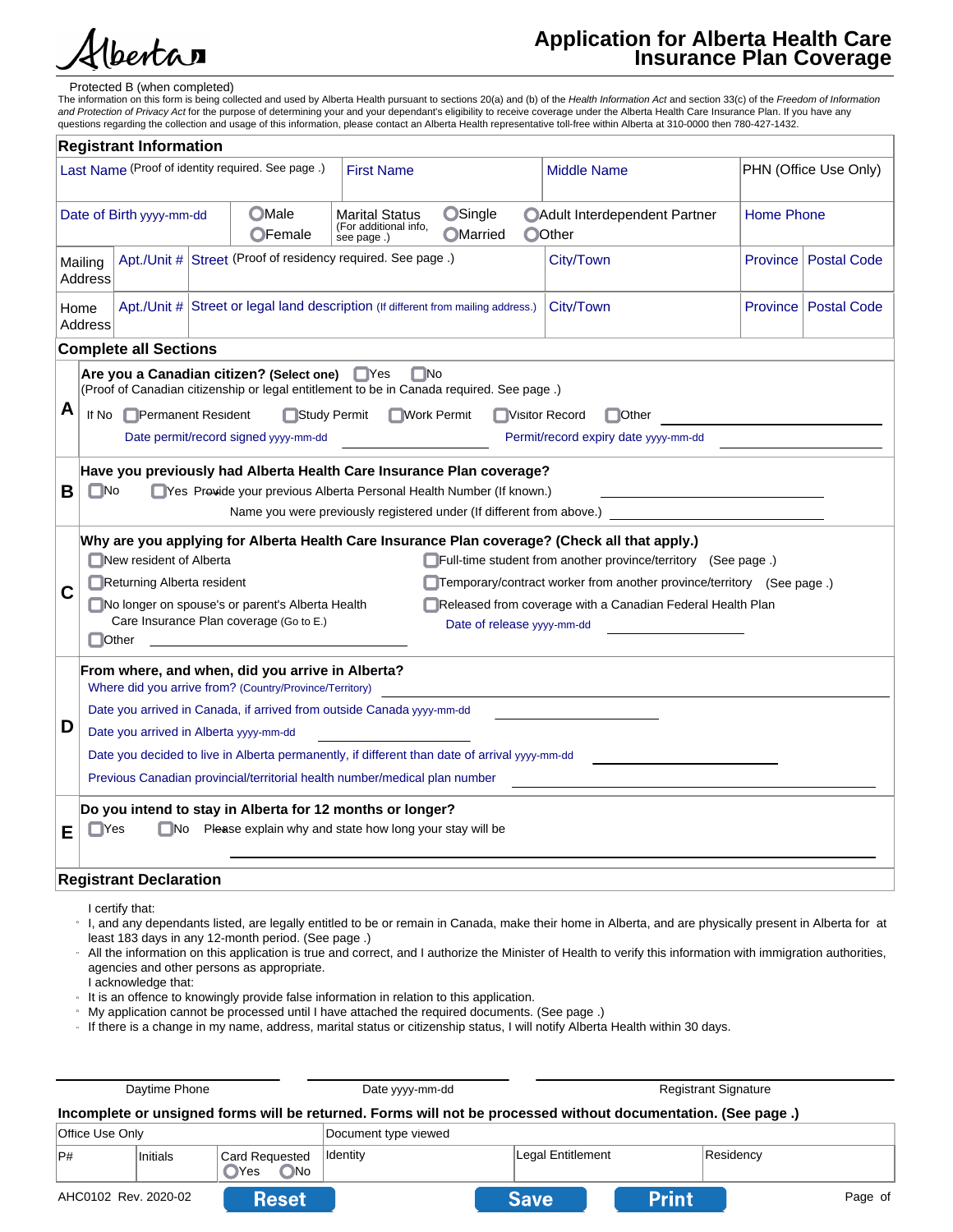|        | <b>Spouse/Adult Interdependent Partner Information</b>                                                                                                                                                                                                                                                                                                                                                                                                                                                                                                                                                                            |                                                                                                                                                                                                                                                                                                                                                                    |                                                             |                                                                                                                                                                                                                      |           |                 |                               |  |  |
|--------|-----------------------------------------------------------------------------------------------------------------------------------------------------------------------------------------------------------------------------------------------------------------------------------------------------------------------------------------------------------------------------------------------------------------------------------------------------------------------------------------------------------------------------------------------------------------------------------------------------------------------------------|--------------------------------------------------------------------------------------------------------------------------------------------------------------------------------------------------------------------------------------------------------------------------------------------------------------------------------------------------------------------|-------------------------------------------------------------|----------------------------------------------------------------------------------------------------------------------------------------------------------------------------------------------------------------------|-----------|-----------------|-------------------------------|--|--|
|        | Last Name (Proof of identity required. See page.)<br><b>First Name</b><br><b>Middle Name</b><br>PHN (Office Use Only)                                                                                                                                                                                                                                                                                                                                                                                                                                                                                                             |                                                                                                                                                                                                                                                                                                                                                                    |                                                             |                                                                                                                                                                                                                      |           |                 |                               |  |  |
|        | <b>OMale</b><br>If spouse/partner not applying, provide reason.<br>Date of Birth yyyy-mm-dd<br>OFemale                                                                                                                                                                                                                                                                                                                                                                                                                                                                                                                            |                                                                                                                                                                                                                                                                                                                                                                    |                                                             |                                                                                                                                                                                                                      |           |                 |                               |  |  |
|        | Mailing<br><b>Address</b>                                                                                                                                                                                                                                                                                                                                                                                                                                                                                                                                                                                                         |                                                                                                                                                                                                                                                                                                                                                                    | Apt./Unit # Street (Proof of residency required. See page.) |                                                                                                                                                                                                                      | City/Town | <b>Province</b> | <b>Postal Code</b>            |  |  |
|        | Home<br><b>Address</b>                                                                                                                                                                                                                                                                                                                                                                                                                                                                                                                                                                                                            |                                                                                                                                                                                                                                                                                                                                                                    |                                                             | Apt./Unit # Street or legal land description (If different from mailing address.)                                                                                                                                    | City/Town |                 | <b>Province   Postal Code</b> |  |  |
|        |                                                                                                                                                                                                                                                                                                                                                                                                                                                                                                                                                                                                                                   | <b>Complete all Sections</b>                                                                                                                                                                                                                                                                                                                                       |                                                             |                                                                                                                                                                                                                      |           |                 |                               |  |  |
| А      |                                                                                                                                                                                                                                                                                                                                                                                                                                                                                                                                                                                                                                   | $\square$ No<br>Are you a Canadian citizen? (Select one)<br>$\Box$ Yes<br>(Proof of Canadian citizenship or legal entitlement to be in Canada required. See page.)<br>If No □ Permanent Resident<br><b>■Work Permit</b><br>Study Permit<br><b>■ Visitor Record</b><br>$\Box$ Other<br>Date permit/record signed yyyy-mm-dd<br>Permit/record expiry date yyyy-mm-dd |                                                             |                                                                                                                                                                                                                      |           |                 |                               |  |  |
| В      | $\blacksquare$ No                                                                                                                                                                                                                                                                                                                                                                                                                                                                                                                                                                                                                 |                                                                                                                                                                                                                                                                                                                                                                    |                                                             | Have you previously had Alberta Health Care Insurance Plan coverage?<br>Yes Provide your previous Alberta Personal Health Number (If known.)<br>Name you were previously registered under (If different from above.) |           |                 |                               |  |  |
| С      | Why are you applying for Alberta Health Care Insurance Plan coverage? (Check all that apply.)<br>New resident of Alberta<br>Full-time student from another province/territory (See page.)<br>Temporary/contract worker from another province/territory (See page.)<br>Returning Alberta resident<br>No longer on spouse's or parent's Alberta Health<br>Released from coverage with a Canadian Federal Health Plan<br>Care Insurance Plan coverage (Go to E.)<br>Date of release yyyy-mm-dd<br><b>Other</b>                                                                                                                       |                                                                                                                                                                                                                                                                                                                                                                    |                                                             |                                                                                                                                                                                                                      |           |                 |                               |  |  |
| D<br>Е | From where, and when, did you arrive in Alberta?<br>Where did you arrive from? (Country/Province/Territory)<br>Date you arrived in Canada, if arrived from outside Canada yyyy-mm-dd<br>Date you arrived in Alberta yyyy-mm-dd<br>If date of arrival different from spouse/partner, provide reason<br>Date you decided to live in Alberta permanently, if different than date of arrival yyyy-mm-dd<br>Previous Canadian provincial/territorial health number/medical plan number<br>Do you intend to stay in Alberta for 12 months or longer?<br>$\Box$ No Please explain why and state how long your stay will be<br>$\Box$ Yes |                                                                                                                                                                                                                                                                                                                                                                    |                                                             |                                                                                                                                                                                                                      |           |                 |                               |  |  |
|        | <b>Spouse/Adult Interdependent Partner Declaration</b>                                                                                                                                                                                                                                                                                                                                                                                                                                                                                                                                                                            |                                                                                                                                                                                                                                                                                                                                                                    |                                                             |                                                                                                                                                                                                                      |           |                 |                               |  |  |

I certify that:

I, and any dependants listed, are legally entitled to be or remain in Canada, make their home in Alberta, and are physically present in Alberta for at least 183 days in any 12-month period. (See page .) n

All the information on this application is true and correct, and I authorize the Minister of Health to verify this information with immigration authorities, agencies and other persons as appropriate. n

I acknowledge that:

It is an offence to knowingly provide false information in relation to this application. n

My application cannot be processed until I have attached the required documents. (See page .) n

If there is a change in my name, address, marital status or citizenship status, I will notify Alberta Health within 30 days. n

Daytime Phone **Date System Date yyyy-mm-dd** Spouse/Adult Interdependent Partner Signature

# **Incomplete or unsigned forms will be returned. Forms will not be processed without documentation. (See page .)**

| <b>Office Use Only</b>       | Document type viewed |                   |           |
|------------------------------|----------------------|-------------------|-----------|
| Card Requested<br>OYes<br>No | <b>Identity</b>      | Legal Entitlement | Residency |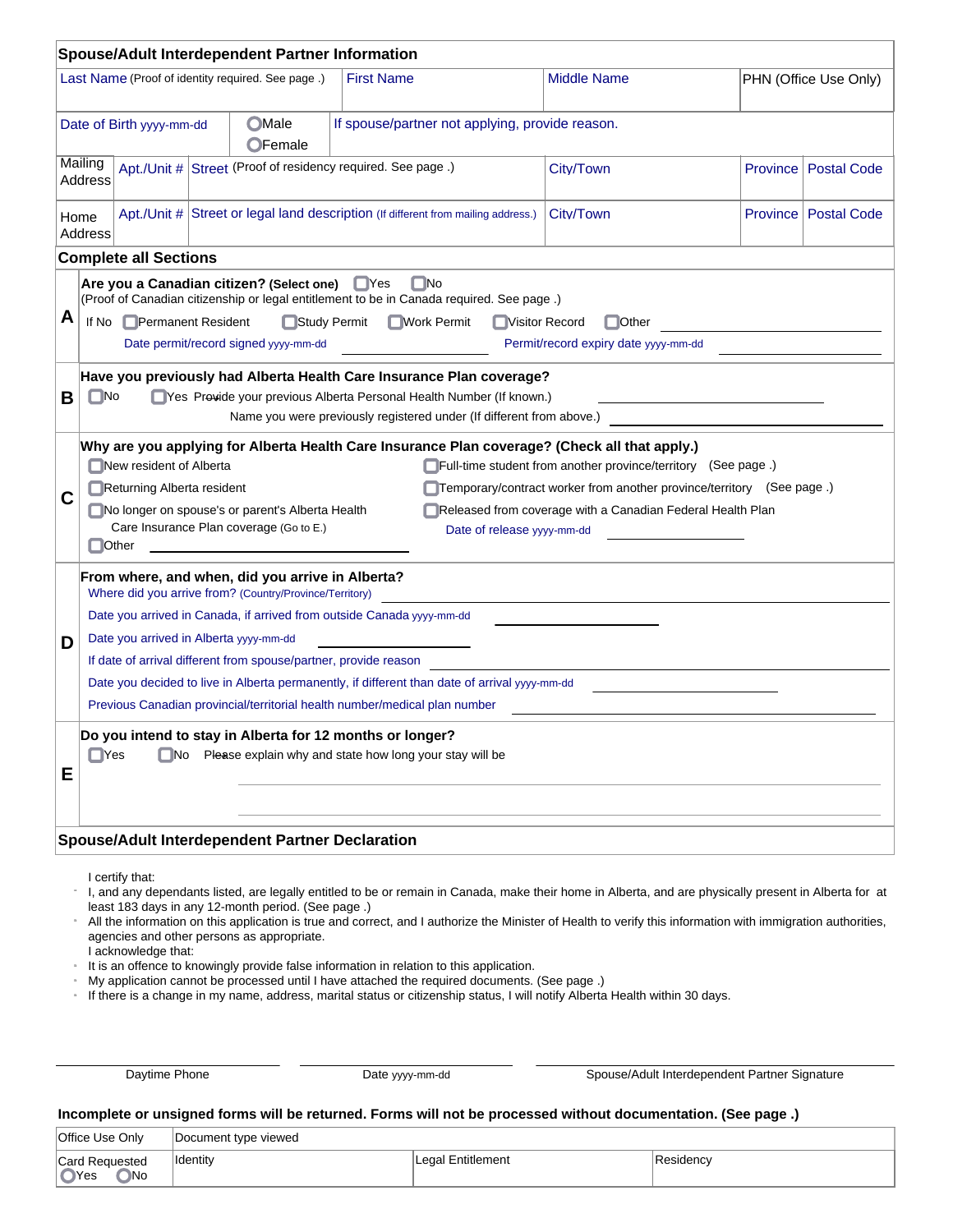|                                                        | <b>Dependant</b>                                                           | <b>Information</b> |                                                    |                                                                                                                                                                    |                                                                  |                                                                  |                             |  |  |
|--------------------------------------------------------|----------------------------------------------------------------------------|--------------------|----------------------------------------------------|--------------------------------------------------------------------------------------------------------------------------------------------------------------------|------------------------------------------------------------------|------------------------------------------------------------------|-----------------------------|--|--|
|                                                        | Last Name                                                                  |                    |                                                    | <b>First Name</b>                                                                                                                                                  |                                                                  | Middle Name                                                      | PHN (Office Use Only)       |  |  |
|                                                        | Date of Birth yyyy-mm-dd                                                   |                    | <b>OMale</b><br>OFemale                            |                                                                                                                                                                    | Relationship (e.g. parent, grandparent or guardian.) (See page.) |                                                                  |                             |  |  |
|                                                        | <b>Complete all Sections</b>                                               |                    |                                                    |                                                                                                                                                                    |                                                                  |                                                                  |                             |  |  |
|                                                        |                                                                            |                    | Is your dependant a Canadian citizen? (Select one) | $\blacksquare$ Yes                                                                                                                                                 | $\Box$ No                                                        |                                                                  |                             |  |  |
| А                                                      | If No                                                                      | Permanent Resident | Study Permit                                       | (Proof of Canadian citizenship or legal entitlement to be in Canada required. (See page.)<br><b>■Work Permit</b>                                                   |                                                                  | □Visitor Record<br><b>□</b> Other                                |                             |  |  |
|                                                        |                                                                            |                    | Date permit/record signed yyyy-mm-dd               |                                                                                                                                                                    |                                                                  | Permit/record expiry date yyyy-mm-dd                             |                             |  |  |
|                                                        |                                                                            |                    |                                                    | Has your dependant previously had Alberta Health Care Insurance Plan coverage?                                                                                     |                                                                  |                                                                  |                             |  |  |
| В                                                      | $\blacksquare$ No                                                          |                    |                                                    | Yes Provide your dependant's previous Alberta Personal Health Number (If known.)<br>Name your dependant was previously registered under (If different from above.) |                                                                  |                                                                  |                             |  |  |
|                                                        |                                                                            |                    |                                                    | From where, and when, did your dependant arrive in Alberta?                                                                                                        |                                                                  |                                                                  |                             |  |  |
|                                                        |                                                                            |                    |                                                    | Where did your dependant arrive from? (Country/Province/Territory)                                                                                                 |                                                                  |                                                                  |                             |  |  |
| С                                                      |                                                                            |                    |                                                    | Date your dependant arrived in Canada if arrived from outside Canada yyyy-mm-dd                                                                                    |                                                                  |                                                                  |                             |  |  |
|                                                        |                                                                            |                    | Date your dependant arrived in Alberta yyyy-mm-dd  | Date your dependant decided to stay in Alberta permanently, if different than date of arrival yyyy-mm-dd                                                           |                                                                  |                                                                  |                             |  |  |
|                                                        |                                                                            |                    |                                                    | Previous Canadian provincial/territorial health number/medical plan number                                                                                         |                                                                  |                                                                  |                             |  |  |
|                                                        |                                                                            |                    |                                                    | Does your dependant intend to stay in Alberta for 12 months or longer?                                                                                             |                                                                  |                                                                  |                             |  |  |
| D                                                      | $\mathsf{Yes}$                                                             | $\Box$ No          |                                                    | Please explain why and state how long your dependant's stay will be                                                                                                |                                                                  |                                                                  |                             |  |  |
|                                                        |                                                                            |                    |                                                    |                                                                                                                                                                    |                                                                  |                                                                  |                             |  |  |
|                                                        | Office Use Only                                                            |                    | Document type viewed                               |                                                                                                                                                                    |                                                                  |                                                                  |                             |  |  |
|                                                        | <b>Card Requested</b><br>OYes<br>$\bigcap$ No                              | Legal Entitlement  |                                                    |                                                                                                                                                                    |                                                                  |                                                                  |                             |  |  |
|                                                        |                                                                            |                    |                                                    |                                                                                                                                                                    |                                                                  |                                                                  | <b>Add</b><br><b>Delete</b> |  |  |
|                                                        | <b>Dependant</b>                                                           | Information        |                                                    |                                                                                                                                                                    |                                                                  |                                                                  |                             |  |  |
|                                                        | Last Name                                                                  |                    |                                                    | <b>First Name</b>                                                                                                                                                  |                                                                  | Middle Name                                                      | PHN (Office Use Only)       |  |  |
|                                                        | Date of Birth yyyy-mm-dd                                                   |                    | <b>OMale</b>                                       |                                                                                                                                                                    |                                                                  | Relationship (e.g. parent, grandparent or guardian.) (See page.) |                             |  |  |
|                                                        |                                                                            |                    | OFemale                                            |                                                                                                                                                                    |                                                                  |                                                                  |                             |  |  |
|                                                        | <b>Complete all Sections</b>                                               |                    |                                                    |                                                                                                                                                                    |                                                                  |                                                                  |                             |  |  |
|                                                        |                                                                            |                    | Is your dependant a Canadian citizen? (Select one) | ∣ ∥Yes<br>(Proof of Canadian citizenship or legal entitlement to be in Canada required. (See page.)                                                                | $\square$ No                                                     |                                                                  |                             |  |  |
| A                                                      | If No                                                                      | Permanent Resident | Study Permit                                       | <b>Nork Permit</b>                                                                                                                                                 |                                                                  | Visitor Record<br>$\Box$ Other                                   |                             |  |  |
|                                                        |                                                                            |                    | Date permit/record signed yyyy-mm-dd               |                                                                                                                                                                    |                                                                  | Permit/record expiry date yyyy-mm-dd                             |                             |  |  |
| В                                                      | $\n  No\n$                                                                 |                    |                                                    | Has your dependant previously had Alberta Health Care Insurance Plan coverage?<br>Yes Provide your dependant's previous Alberta Personal Health Number (If known.) |                                                                  |                                                                  |                             |  |  |
|                                                        |                                                                            |                    |                                                    | Name your dependant was previously registered under (If different from above.)                                                                                     |                                                                  |                                                                  |                             |  |  |
|                                                        | From where, and when, did your dependant arrive in Alberta?                |                    |                                                    |                                                                                                                                                                    |                                                                  |                                                                  |                             |  |  |
|                                                        |                                                                            |                    |                                                    | Where did your dependant arrive from? (Country/Province/Territory)<br>Date your dependant arrived in Canada if arrived from outside Canada yyyy-mm-dd              |                                                                  |                                                                  |                             |  |  |
| С<br>Date your dependant arrived in Alberta yyyy-mm-dd |                                                                            |                    |                                                    |                                                                                                                                                                    |                                                                  |                                                                  |                             |  |  |
|                                                        |                                                                            |                    |                                                    | Date your dependant decided to stay in Alberta permanently, if different than date of arrival yyyy-mm-dd                                                           |                                                                  |                                                                  |                             |  |  |
|                                                        | Previous Canadian provincial/territorial health number/medical plan number |                    |                                                    |                                                                                                                                                                    |                                                                  |                                                                  |                             |  |  |
|                                                        |                                                                            |                    |                                                    |                                                                                                                                                                    |                                                                  |                                                                  |                             |  |  |
|                                                        |                                                                            |                    |                                                    | Does your dependant intend to stay in Alberta for 12 months or longer?                                                                                             |                                                                  |                                                                  |                             |  |  |
| D                                                      | <b>TYes</b>                                                                | l No               |                                                    | Please explain why and state how long your dependant's stay will be                                                                                                |                                                                  |                                                                  |                             |  |  |
|                                                        |                                                                            |                    |                                                    |                                                                                                                                                                    |                                                                  |                                                                  |                             |  |  |
|                                                        | Office Use Only<br>Card Requested                                          | Legal Entitlement  | Document type viewed                               |                                                                                                                                                                    |                                                                  |                                                                  |                             |  |  |